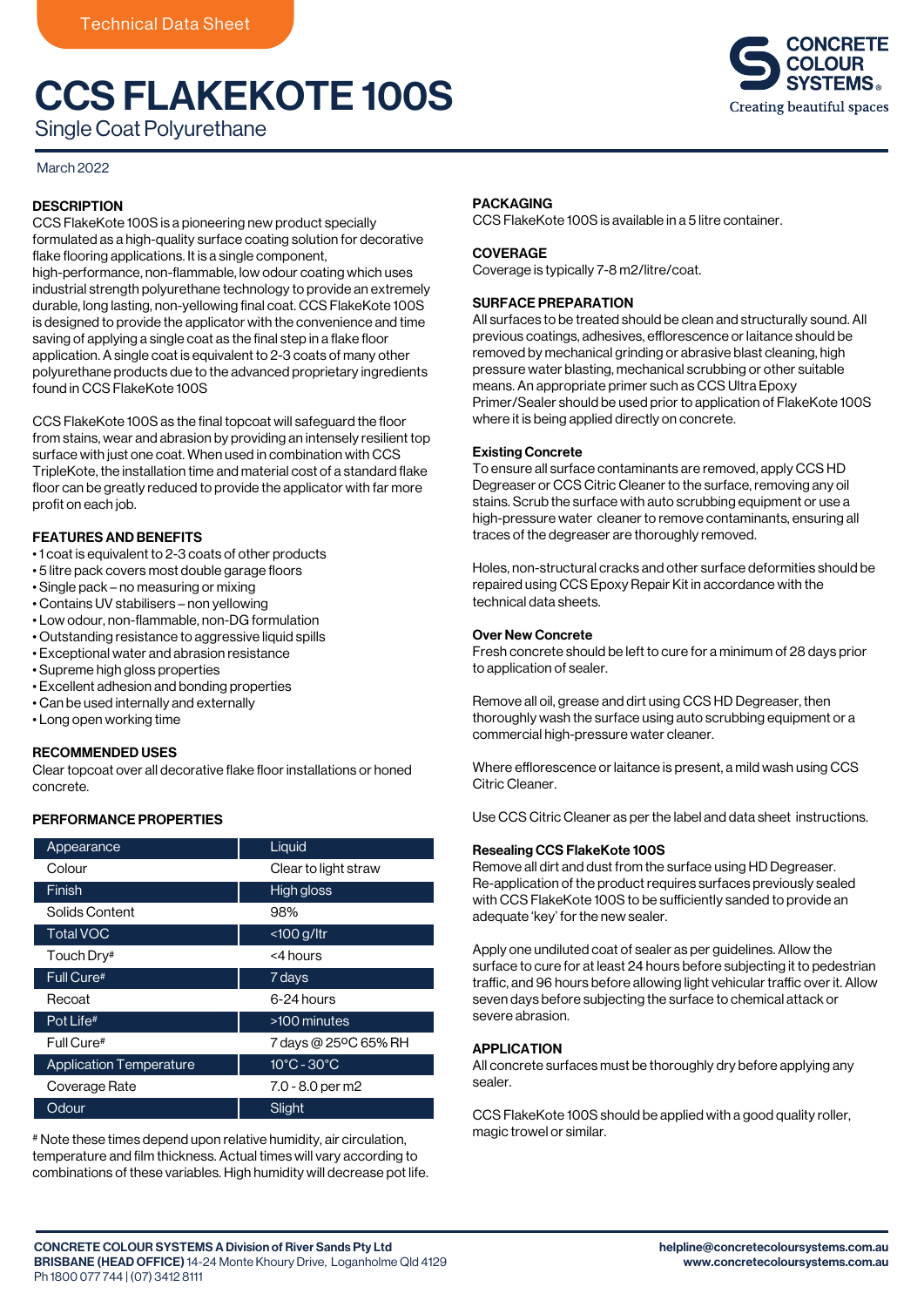# CCS FLAKEKOTE 100S



Single Coat Polyurethane

## March 2022

- 1. Ensure the lid is tight then shake the container vigourously.
- 2. Allow product to sit after shaking to allow any bubbles or foam to dissolve.
- 3. Pour CCS FlakeKote 100S directly from the container onto the floor and use a roller, magic trowel or similar to spread the product out evenly across the surface. Once a uniform covering has been achieved back roll the sealer using a lamb's wool or mohair roller to ensure an even finish. Use at the rate of 7-8m2/litre.
- 4. Do not work the coating excessively or apply the coating too thick as this may result in air bubbles being trapped and a soft cloudy film.
- 5. Usually only a single coat is required however if a second coat is being applied (some commercial/high traffic areas) allow the first coat to dry for a minimum of three to four hours dependant on climatic conditions before applying the second coat.
- 6. Apply the second coat of CCS FlakeKote 100S at the rate of 9-10m2/litre and allow to dry overnight. The second coat should be applied at right angles to the previous coat.
- 7. Allow the surface to cure for at least 24 hours before subjecting it to pedestrian traffic, and 96 hours before allowing light vehicular traffic over it. Allow seven days before subjecting the surface to chemical attack or severe abrasion.

### **Precautions**

CCS FlakeKote 100S should not be applied to surfaces subject to a moisture vapour transmission rate of more than 14.5g/m2 per ASTM F1869 calcium chloride test method.

Do not over apply CCS FlakeKote 100S. Applications of more than 150 microns may result in foaming and/or bubbling.

Shake the CCS container well before opening. Once container has been opened CCS FlakeKote 100S chemically reacts to moisture. Do not re-use previously opened containers.

Use CCS FlakeKote 100S directly from the container it is supplied in, do not pour into any other containers before using.

Only apply CCS FlakeKote 100S in a temperature range of 10-30° and a humidity range of 40-65%

## APPROPRIATE SURFACE TEXTURE

As a general statement, the application of a coating to concrete will reduce the existing slip resistance of that surface. Consequently, care must be taken before sealing concrete to ensure that the surface texture has sufficient profile to provide adequate traction. To aid traction, it is recommended that a suitable additive be used in conjunction with the sealer chosen. CCS Sealer Grip, CCS

Glass Beads and CCS Slip Reduction Granules all aid in providing traction and can be used in a variety of CCS sealers. Contact a CCS Coating representative for more information and assistance.

### Tyre Resistance

\*Note: If there is friction between the tyre and the floor surface, a black mark sometimes appears.

This is a residue of carbon black which is a filler in rubber tyres that has been deposited onto the floor surface and is the result of a mechanical action and deposition.

However, yellow to brown stains can occur after certain types of tyre have been in direct contact with a lightcoloured floor coating over a period of time.

This stain is due to the presence of one or more additives used in the manufacture of certain tyres. The tendency and extent of the tyre to stain will depend on both the type of tyre and the type of floor coating.

CCS FlakeKote 100S displays good tyre stain resistance properties to the majority of tyre brands. However, due to potential choices of sub-coatings and extremes in weather and drying conditions during the curing of the floor coating, it is recommended not to leave car tyres directly in contact with the floor for a minimum 7 days after application and then no longer than overnight for another two weeks.

 If a vehicle is to be left in contact with the floor for extended periods of time (i.e. greater than 2 weeks), place a mat or other material (not made of rubber) on the floor area where the tyre is most likely to rest to prevent the tyre from making contact with the floor coating.

### CLEAN UP

Clean all equipment immediately with CCS Solvent. Cured material can be removed using CCS Enviro Stripper or by mechanical means.

### STORAGE

Protect containers from physical damage. Store in a cool, dry well-ventilated location away from any area where a fire hazard may be acute. Avoid excessive heat, ignition sources and contamination with dirt and other foreign materials. Avoid contamination or inappropriate mixing with strong oxidising agents, peroxides, strongly caustic materials and metal corrosion products including rust. Store away from foodstuffs. Keep containers closed at all times.

### FIRE

CCS FlakeKote 100S is non-flammable and non-DG.

Contact with strong oxidisers may cause fire. Sensitive to static discharge. DO NOT smoke or use any ignition devices near the product.